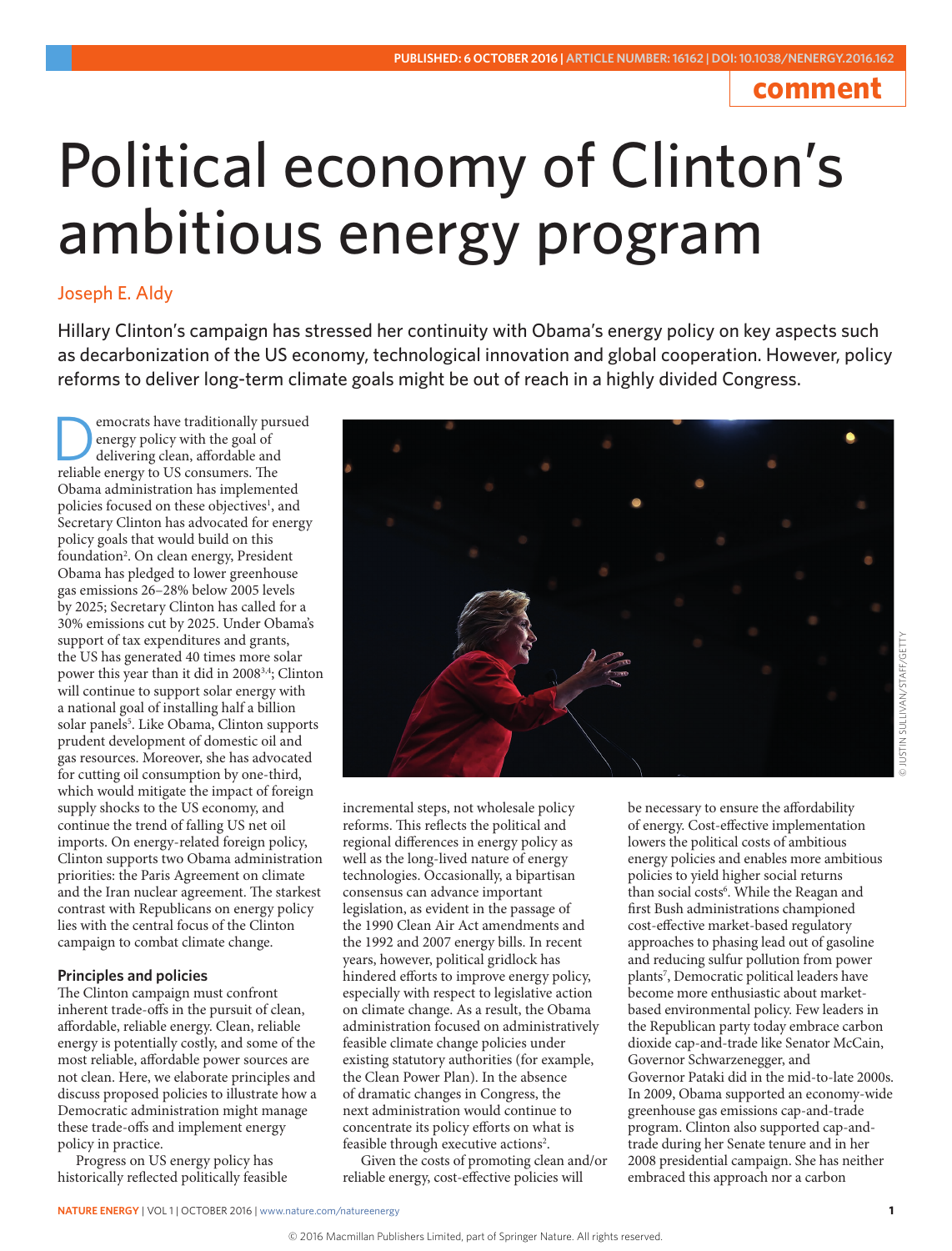tax supported by Senator Sanders<sup>8</sup> in the current campaign, reflecting the political obstacles such legislation would face in a Republican-controlled Congress. Supporting market-based implementation of the Clean Power Plan could deliver on the pricing of greenhouse gas emissions as called for in the Democratic party platform<sup>9</sup>.

The prospect that policies increasing the price of energy — such as through carbon pricing — could disproportionately harm low-income households has been subject to academic debate<sup>10,11</sup>. Democrats have supported policies to assist low-income households, such as the Low Income Home Energy Assistance Program and the Energy Refund Program in the 2009 Waxman-Markey climate change bill<sup>12</sup>. Some Senate Republican support for lowincome housing weatherization in the recent Senate energy bill suggests that a progressive approach to energy policy could generate bipartisan support<sup>13</sup>. In addressing the distributional consequences of energy policy, there will also need to be careful consideration of concentrated costs on workers. For example, Secretary Clinton has advocated for a US\$30 billion coal worker transition program, recognizing how lowcost natural gas, further mechanization of coal mining, and environmental regulations could reduce coal mining employment<sup>14</sup>. Making a major investment in these coal communities could enable an economic transformation in Appalachia and other coal-producing regions.

Well-designed energy policies should promote the innovation necessary to yield future generations of energy technologies and systems that are cleaner, cheaper and more resilient. The dearth of private sector energy R&D highlights opportunities for public spending on basic science and potential breakthrough technologies. Clinton has proposed increasing public investment in clean energy R&D, including for ARPA-E (Advanced Research Projects  $A$ gency — Energy $)^2$ , which was initially funded in the Obama administration through the 2009 Recovery Act.

The design and implementation of energy policy should be evidence-based. Periodic review of existing policies and regulations to assess if they are delivering on expectations and to weigh their benefits and costs — can assure the public about the efficacy of energy policy and facilitate the updating of energy programmes so that they can better deliver on key energy policy objectives<sup>15</sup>. In her proposal for a Clean Energy Challenge, Clinton has called for a metrics-based implementation of state and local efforts to exploit these "policy laboratories" — to identify the most effective policies<sup>16</sup>.

In appropriate contexts, US energy policy should be globally collaborative embracing and leveraging collaboration with partners around the world. A variety of energy policy issues — from climate change to nuclear power safeguards to reliability and security of supplies — have transborder implications for effective policy design. The 2015 Paris Agreement is a prime example: the United States pledged to reduce its greenhouse gas emissions in an agreement in which more than 180 countries have reciprocated with their own emission mitigation pledges. The US effort to cut emissions not only delivers global climate benefits, but it also illustrates how proactive leadership, especially with China through several joint statements<sup>17</sup>, can leverage emission mitigation around the world. Reflecting on her experience in climate negotiations as secretary of state, Clinton has emphasized the importance of working with other nations to combat climate change<sup>2</sup>.

Efforts to implement these principles to deliver clean, affordable, reliable energy must confront the status quo energy policy landscape. Indeed, there is a fundamental tension between the ambition in the goals and the limits of policy tools at the president's disposal.

#### **Challenges**

Clinton has emphasized the importance of defending the progress on climate change made during the Obama administration<sup>2</sup>. Specifically, she would fight efforts to weaken the Clean Power Plan — an Environmental Protection Agency (EPA)-designed regulatory framework that establishes state-specific carbon dioxide limits and delegates implementation to the states. The EPA has encouraged costeffective state implementation that would lower US power sector emissions 32% below 2005 levels by 203018. The Supreme Court has paused the implementation of the Clean Power Plan pending its review, and most legal analysts expect it to rule on its legality during the next administration<sup>19</sup>. An adverse decision could reduce the ambition in cutting power sector emissions. Moreover, it could threaten efforts to reduce oil and gas development-related methane emissions that could be regulated under the same provision of the Clean Air Act. If the final legal ruling on the Clean Power Plan requires the EPA to redraft the rule in a way that undermines its emission mitigation, then it would make it more difficult to achieve Clinton's 2025 goal and potentially weaken US leadership in future multilateral climate change talks.

Incremental policy changes often result in multiple, overlapping policy

instruments that can undermine the efficacy and increase emission reduction costs. For example, providing subsidies for clean power technologies and making more stringent appliance efficiency standards may have zero impact on US power sector emissions if the Clean Power Plan — which effectively sets binding caps on power sector emissions — is fully implemented<sup>20,21</sup>. The dramatic increase in solar power generation called for by Clinton may not reduce greenhouse gas emissions if US power sector emissions are limited by the Clean Power Plan, but the solar subsidies could increase the total costs of attaining the Clean Power Plan's goals. Subsidies in the presence of performance standards and information mandates could primarily pay consumers for what they would have done in the absence of the subsidies<sup>22</sup>. Efforts to avoid impacting energy prices, such as through mandates for efficient vehicles and appliances, will result in higher product prices associated with complying with the standards that disproportionately harm low-income households<sup>23</sup>.

With power sector standards set through 2030, solar subsidies covering as much as 40% of costs through 2023, tailpipe carbon standards set through 2025, and biofuels mandated through at least 2022, among other emission mitigation policies, there is a risk that additional, incremental policies may do little to reduce emissions but could impose adverse distributional effects and yield high costs per unit of carbon abated. Given the opaque nature of tax expenditures, there may be a strong political interest to pursue these types of subsidies to lower the residual cost of quantity-based policies. Overlapping subsidies on the Clean Power Plan would likely lower the apparent cost of the power sector regulation. An effective near-term policy approach would target those emission sources that bear little regulation and don't enjoy subsidies for lower-emission investment, which would complement the existing suite of policies.

#### **Constraints**

Clinton has proposed several programmes and policies that will require working with Congress to secure federal appropriations and, in some cases, associated statutory authorizations. This includes an infrastructure bank that could help finance energy-related projects as well as an array of non-energy projects, which is an idea that has drawn little Republican support during the Obama administration. If not through a new bank, Republicans' general interest in addressing infrastructure needs